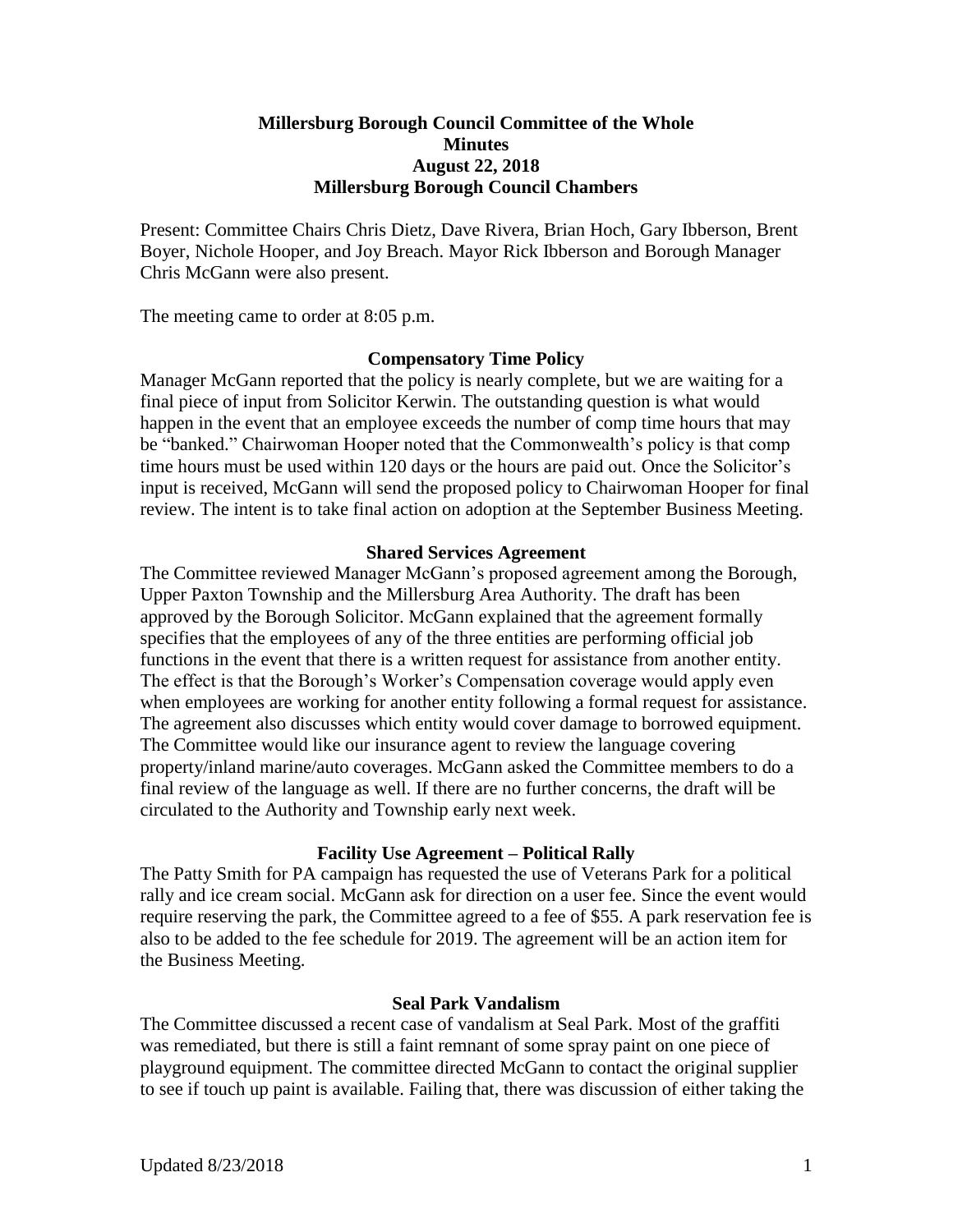piece to an auto body shop or replacing the piece entirely. The Committee further authorized a reward of \$250 for information leading to an arrest and conviction. Per Borough Ordinance, the cost of a reward would be added to the restitution request. There was also a discussion of the schedules of Borough police and the possibility of installing security cameras. Chairman Boyer requested a breakdown of recent vandalism incidents and whether local police were on duty at the times the incidents occurred.

### **Police Department Facebook Page**

Chairwoman Breach raised a concern about a recent post on the police department's Facebook page regarding an incident involving a drug overdose and the use of Narcan. After discussion, the Committee members and Mayor Ibberson concluded that the page should not be used for routine incident reports, but these reports should still be provided to the media. Instead, the page is to be maintained for use in emergencies and higher profile cases. McGann was directed to work with Mayor Ibberson on a policy revision governing the page.

### **Compact Car Parking Ordinance**

During the business portion of the meeting, Council received a message from a Market Street business owner objecting to the recent Ordinance regarding compact car parking. After extensive discussion about the pros and cons, Committee members could not reach a consensus on whether or not to repeal the Ordinance. During any Business Meeting, a motion could be made to start the process to repeal the Ordinance. There was also a discussion on the best ways to enforce speeding on Market Street, which appears to factor into the safety aspect. Specifically, the intent of the ordinance is to give drivers better lines of sight for drivers pulling on to Market Street. The safety hazard would be mitigated if drivers on Market Street would slow down. It was noted that local police in Pennsylvania may not use radar, but the enabling legislation has made it further in the General Assembly this year than similar bills in past legislative sessions.

#### **Center Street Signage**

The Committee directed McGann to have signage installed on the 200 block of Center Street at the theater/church parking lot. The signage is to indicate the legal direction of travel for vehicles exiting the lot.

Mayor Ibberson left the meeting at 9:20 p.m.

#### **River Street Signage**

McGann circulated a proposed design for signage to be posted along River Street in areas where on-street parking is allowed. The signs are courtesy notices asking people to park boat trailers at the Reamer lot rather than areas where residents usually park. The design was approved and the signs are to be  $12"x12"$ .

#### **Sidewalks**

A letter to the editor appeared in yesterday's edition of the Upper Dauphin Sentinel concerning sidewalks and general property maintenance. The editor of the newspaper invited the Borough to respond. Chairman Dietz and McGann drafted a response, which